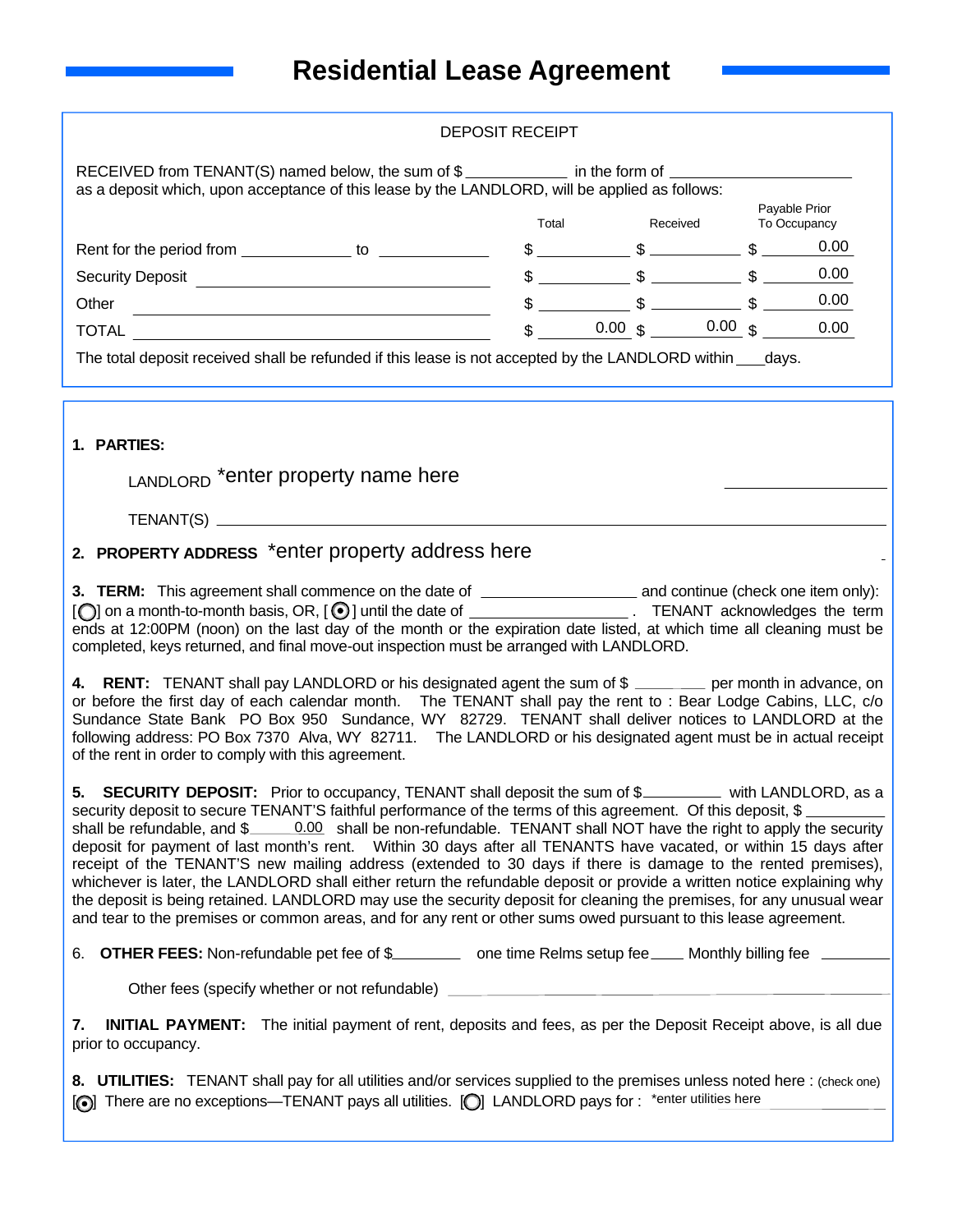9. LATE FEES & BAD CHECKS: In the event that rent is not paid within three (3) days after the due date, pursuant to Paragraph 4, TENANT shall pay a late fee of 8% of the monthly rent amount plus an additional \$5/day accruing from the 4th day of the month. If LANDLORD issues a Notice for non-payment of rent, TENANT must thereafter tender all payments via cash or certified funds only. In the event of a dishonored rent check, TENANT must thereafter tender only cash or certified funds for all future payments. In addition, TENANT shall pay a fee of \$30.00 for each dishonored check.

10. ACCOUNTING METHOD: All payments received by LANDLORD will be applied first toward any late fees and/or other additional charges, then toward rent.

11. USE & OCCUPANTS: The premises are rented for residential use only, and shall be occupied by the undersigned adults and children. If LANDLORD, with written consent, authorizes additional persons to occupy the premises, the rent shall be increased by \$100 per month for each additional person. Occupancy by TENANT'S guests staying over 7 days without LANDLORD'S written consent, shall be in violation of this agreement and the rent shall be immediately increased by \$100 per month for each additional person.

|  |                                           |  |  |  |  | 12. INVENTORY: The following furnishings, fixtures and inventory are part of this lease agreement: |
|--|-------------------------------------------|--|--|--|--|----------------------------------------------------------------------------------------------------|
|  |                                           |  |  |  |  | Refrigerator Range Dishwasher Washer Dryer Dehumidifer Air Conditioner                             |
|  | <b>Window Coverings   Other (specify)</b> |  |  |  |  |                                                                                                    |

13. PARKING: TENANT is  $\bigcirc$  is not  $\bigcirc$  (check one) assigned a parking space. If assigned a parking space it shall be designated as space # \_\_\_\_\_\_\_\_\_\_. TENANT shall not assign, sublet or otherwise allow any other person to use this parking space. Only passenger vehicles which are currently operational, currently registered in the TENANT'S name, and not leaking any substances may be parked on the premises. No other vehicle or item may be stored in this parking space without the prior written consent of the LANDLORD. TENANT may not wash, make repairs or paint in this space or any other place on the premises.

14. SUBLETTING OR ASSIGNING: TENANT shall not assign or sublet the premises, or any part thereof, without the prior written consent of the LANDLORD.

15. CONDITION OF PREMISES: TENANT acknowledges that the premises have been inspected, including floor and window coverings, appliances, paint, fixtures and appurtenances, and TENANT has found them to be clean and in complete working order, except as otherwise noted here or on the Property Move-In/Move-Out Inspection Form :

TENANT promises to maintain the premises in a clean, safe and sanitary manner, and to return the premises in a condition identical to that which existed when TENANT took occupancy, excepting normal wear and tear. TENANT shall immediately reimburse LANDLORD for any sums necessary to repair or replace any item, fixture or appurtenance in or around the premises that needs service due to the misuse or negligence of TENANT or TENANT'S guests or other occupants. TENANT shall be responsible for the cleaning or repair to any plumbing fixture where a stoppage occurs during TENANT'S occupancy. TENANT shall be responsible for repair or replacement of the garbage disposal where the cause is a result of bones, grease, pits, or any other item which normally causes blockage of the mechanism. TENANT shall be responsible for any damage done by rain, wind, hail or other peril, if such damage is caused by leaving windows open, allowing overflow of water and/or sewer pipes, for broken windows or doors, torn screens, damage to garage doors and/or openers, or any other damage caused while TENANT has possession of the premises. LANDLORD shall deliver possession of the premises with all light bulbs working and of correct wattage, thereafter replacement of light bulbs will be the responsibility and expense of TENANT.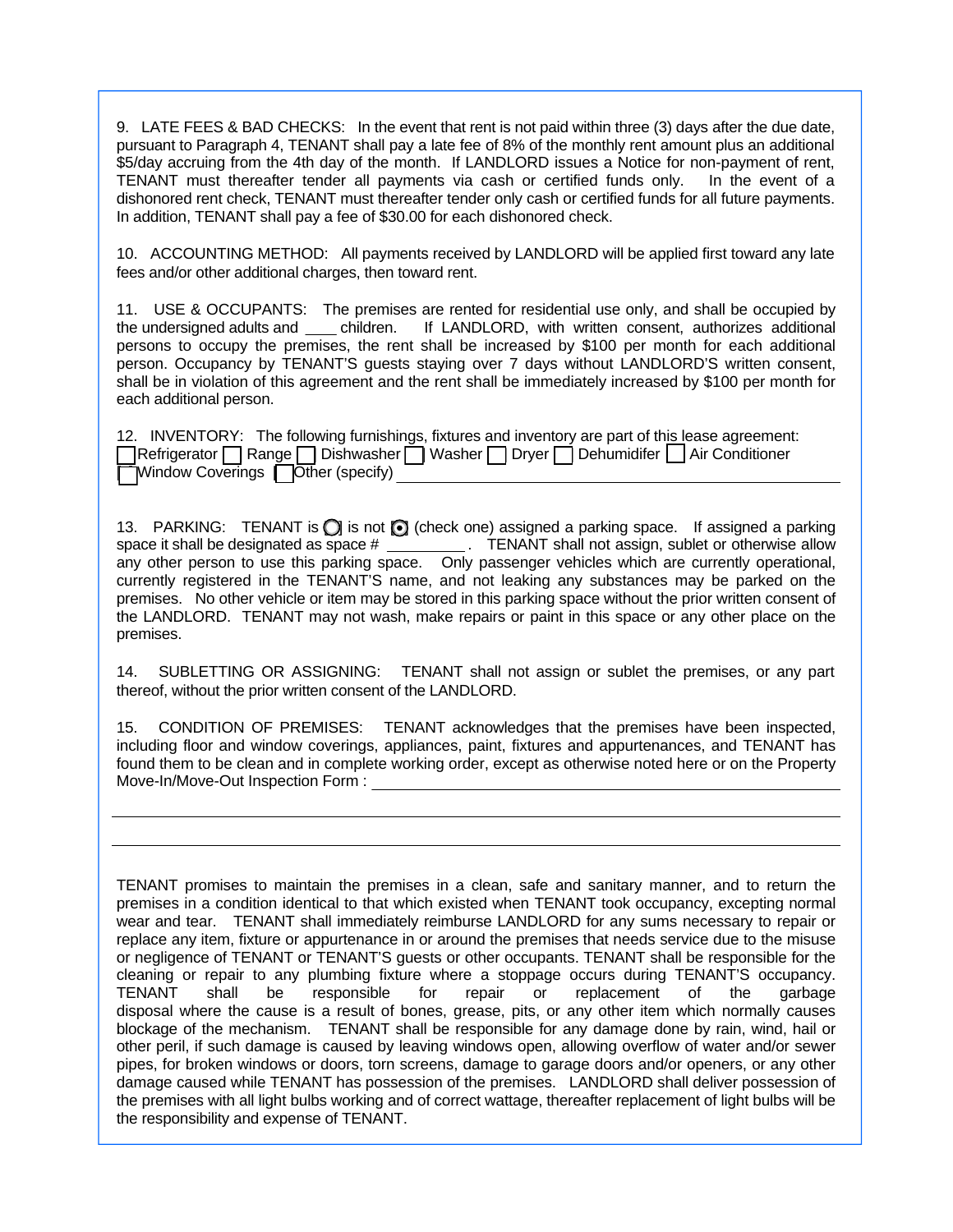16. ALTERATIONS: TENANT shall make no alterations, additions or improvements to the premises, including but not limited to installing antennas, satellite dishes, lighting fixtures, dishwashers, washing machines, dryers or other items without the prior written authorization of LANDLORD. TENANT shall not change or install locks, paint or wallpaper in the premises without the LANDLORD'S prior written consent. TENANT shall not display any signs, posters or advertisements in a window or other place on the premises. TENANT shall not store any item or object on the property outside of the unit or on a balcony. TENANT shall not use a balcony as a clothes line. TENANT shall not remove LANDLORD'S fixtures or furnishings from the premises for any purpose. TENANT shall indemnify LANDLORD from any liens arising out of any work performed, materials supplied or obligations incurred by TENANT.

17. NOISE & NUISANCE: TENANT and TENANT'S family, guests and invitees shall not disturb, harass, annoy, imperil or otherwise interfere with the peaceful enjoyment of other tenants in the building, the neighbors, the LANDLORD, his agents or workmen. Nor shall TENANT or TENANT'S family, guests and invitees violate any law, ordinance, or health code, or commit or permit waste or nuisance in or about the premises.

18. HOUSE RULES: TENANT and TENANT'S family, guests and invitees shall abide by all written house, pool, laundry and other rules which are hereby incorporated by reference and form a part of this agreement.

19. PETS: No dog, cat, bird, rodent, reptile or other pet or animal of any kind may be brought on the premises by TENANT or TENANT'S family, guests and invitees, EVEN TEMPORARILY, without the prior written consent of the LANDLORD. LANDLORD may charge and collect \$10.00 per day per violation in addition to actual damages caused by the animal, and TENANT will be subject to forfeiture of this lease.

Pets will be allowed if the number and type of pet(s) are noted below, and both LANDLORD and TENANTS have initialed in the space provided. TENANTS agree to the special terms and conditions under which pet(s) are allowed, as follows :

| [1]     |  | $#$ of Dogs and Breed(s) |  |
|---------|--|--------------------------|--|
| [ ] [ ] |  | # of Cats                |  |

[ ] [ ] # of Other animals (specify)

TENANTS Initial Acceptance

[ ] i. An additional \$ non-refundable fee is required.

[ ] ii. Upon vacating the premises, any carpets in the apartment or common areas MUST BE PROFESSIONALLY CLEANED by a LANDLORD-approved service using their pet odor and urine removal processes.

iii. Upon vacating the premises, all non-carpeted areas MUST BE PROFESSIONALLY CLEANED AND SANITIZED by a LANDLORD-approved commercial cleaning company.

**20. EXTERIOR MAINTENANCE:** TENANT will be responsible for keeping the grounds free of litter, debris, and snow removal. TENANT will will not be responsible for lawn mowing, trimming, and watering. Trash cans will not be overloaded so as to prevent pickup and/or spread debris around the receptacles. If pet(s) have been specifically allowed in this contract, TENANT will be responsible for cleaning up after them and any damage to the exterior of the building, including but not limited to the actual structure and/or the landscaping. In the event pet(s) are determined to cause damage or TENANT fails to clean up after their pet(s), LANDLORD will repair the damage(s) or have the pet waste cleaned up AT THE TENANT'S EXPENSE and amounts owing will become immediately due and payable by the TENANT.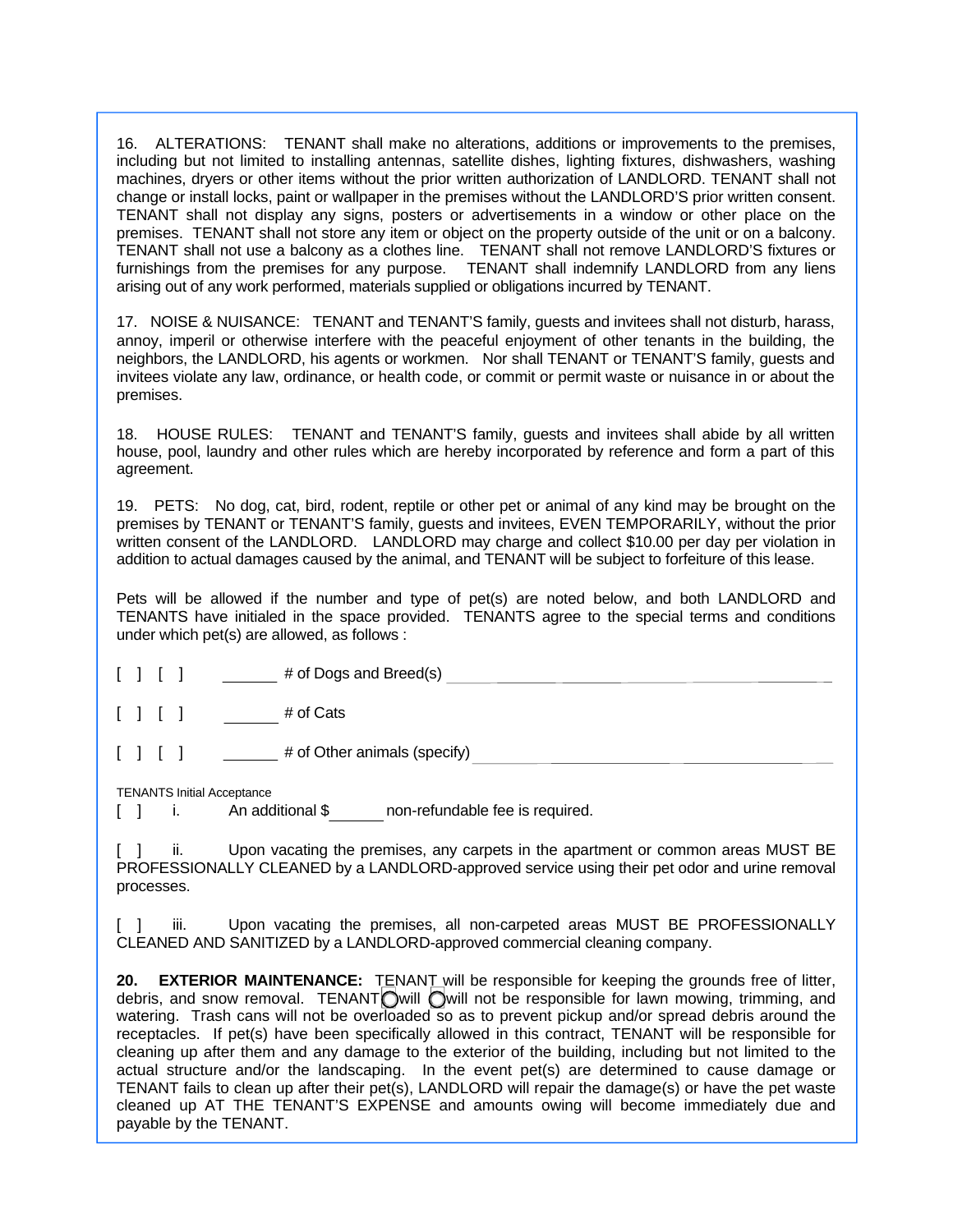**21. MOLD AND MILDEW:** TENANT agrees to defend, indemnify and hold harmless LANDLORD (its officers, directors, employees, agents, managers, and affiliates) against any and all claims, actions, causes of action, demands, liabilities, losses, damages, and expenses of any kind, including but not limited to, attorney's fees and court costs, that may be made against LANDLORD as a result of or arising out of the growth or proliferation of mold or mildew caused by actions or negligence of TENANT or any guest or occupant living within the premises. TENANT further agrees the LANDLORD shall not be liable for any damages caused to TENANT, TENANT'S guests, occupants, or any property within the premises resulting from mold or mildew. TENANT shall indemnify LANDLORD from any liability relating to mold or mildew resulting from damages to any person or property within TENANT'S premises regardless of the source of the mold or mildew. TENANT agrees to immediately notify LANDLORD of the existence of any mold or mildew within the premises.

**22. LANDLORD'S RIGHT OF ENTRY & INSPECTION:** The LANDLORD and/or his agents may enter the premises during normal business hours and upon reasonable advance notice of at least 24 hours to TENANT, for the purpose of inspection or repair of the premises, or to show the premises to prospective tenants, purchasers, lenders, appraisers, insurance agents, or other product or service providers. In case of an emergency, no notice need be given. TENANT shall not unreasonably deny access to, or withhold consent to enter the premises.

**23. REPAIRS BY LANDLORD:** Except in an emergency situation, TENANT shall notify the LANDLORD in writing of all requests for service and repairs. The LANDLORD shall act with reasonable diligence in making repairs that are the responsibility of LANDLORD. Rent shall not abate, and TENANT may not withhold rent during such period necessary to effect LANDLORD'S repairs. The LANDLORD may refuse to correct the condition of the residential rental unit and terminate the rental agreement if the costs of repairs exceeds an amount which would be reasonable in light of the rent charged, the nature of the rental property or rental agreement. If the LANDLORD refuses to correct the condition and intends to terminate the rental agreement, he shall notify the TENANT in writing within a reasonable time after receipt of the notice of non-compliance and shall provide the TENANT with sufficient time to find substitute housing, which shall be no less than ten (10) days nor more than twenty (20) days from the date of the notice.

**24. SECURITY NOT PROMISED:** Notwithstanding whatever measures LANDLORD may take to maintain or improve the security of the premises, the parties hereby expressly acknowledge that the premises are not to be considered a security building which would subject LANDLORD to a higher degree of care.

**25. TENANT'S INSURANCE:** TENANT is required to secure and provide proof of a personal property insurance policy (Renter's Insurance) with LANDLORD listed as an "Additional Interest", prior to occupancy. It is hereby acknowledged that LANDLORD does not maintain insurance to cover losses to TENANT'S personal property which may be caused by theft, vandalism, fire, rain, water overflow/leakage, acts of God, or any other causes. It is hereby acknowledged that LANDLORD bears no liability for such occurrences. TENANT's failure to acquire and maintain such a policy prior to and/or during the term of this contract shall constitute a breach of this contract and TENANT will be subject to forfeiture of this lease.

26. WATERBEDS & LIQUID-FILLED FURNITURE: (check one) **[ ]** No liquid-filled furniture may be kept on the premises, or  $\bigcirc$  TENANT may possess a waterbed if TENANT maintains waterbed insurance with coverage of \$100,000.00 or more. TENANT must furnish LANDLORD with proof of said insurance PRIOR to installing any liquid-filled furniture in the premises.

**27. TERMINATION OF LEASE:** If this lease is based on a fixed term, pursuant to paragraph 3 above, this agreement will automatically continue on a month to month basis unless written notice of termination is given by either party at least 30 days before the end of the initial fixed term. If this lease is based on or becomes a month-to-month tenancy, (a) TENANT shall provide written notice of termination at least 30 days before the end of the month or rental period, and (b) LANDLORD shall provide statutory notice of 30 days or more prior to the end of the rental period.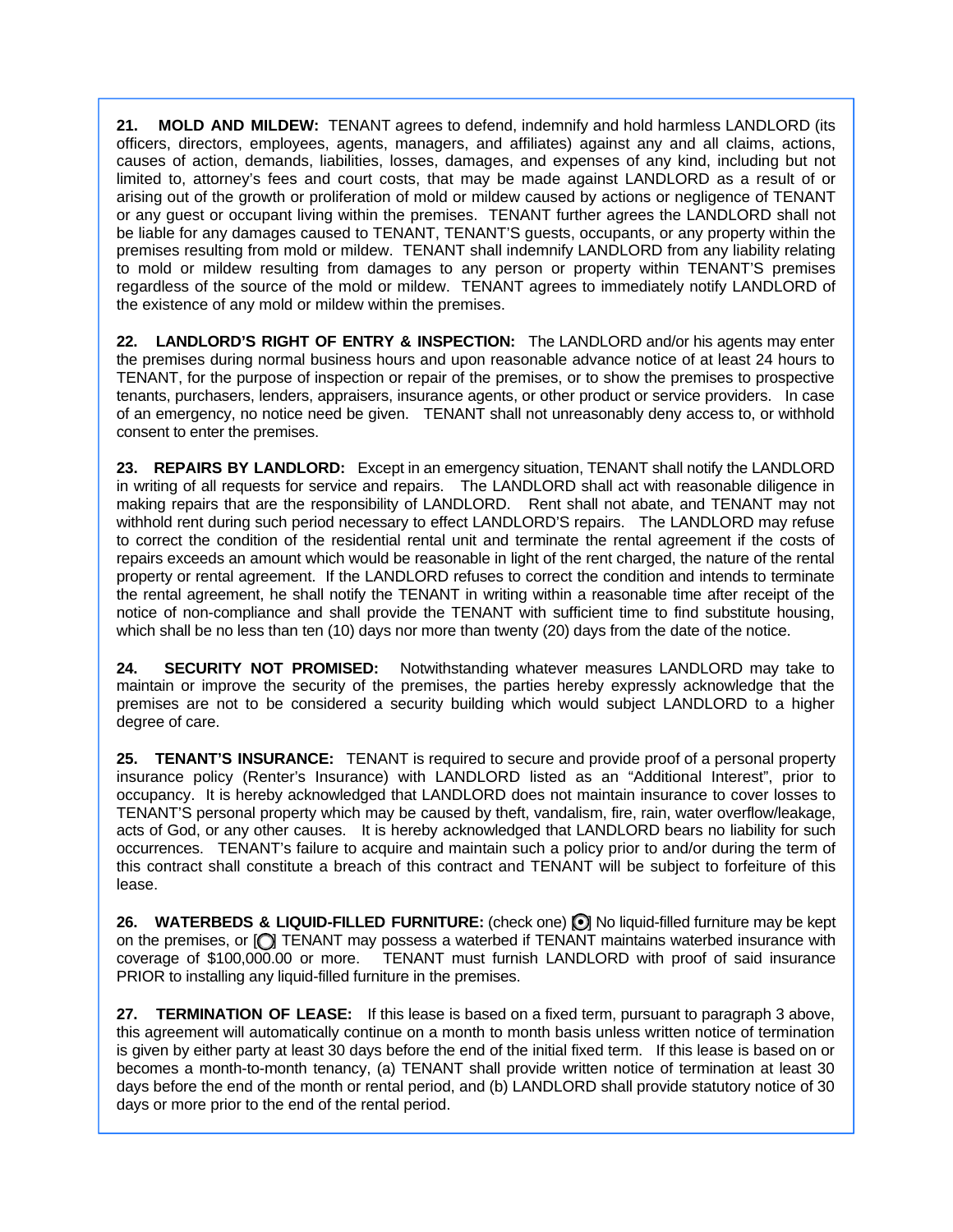28. **ABANDONMENT:** Abandonment shall be presumed in either of the following two situations: (1) The TENANT fails to pay rent within 15 days after the due date, TENANT fails to notify the LANDLORD that TENANT will be absent from the premises, and there is no reasonable evidence that TENANT is occupying the premises other than the presence of TENANT'S personal property. OR: (2) The rent has been due and unpaid for 1 day or more, TENANT fails to notify the LANDLORD that TENANT will be absent from the premises, TENANT's personal property has been removed from the premises, and there is no reasonable evidence that TENANT is occupying the premises. In the event of an abandonment as above described, LANDLORD will retake the premises and endeavor to re-rent them at a fair market value for TENANT'S benefit. TENANT will remain liable for all rents and other sums due under this lease through the remainder of the lease term, or, until the premises are re-rented including all costs incurred to advertise, restore and re-rent the premises.

Upon regaining lawful possession of the rental unit following termination of the rental agreement, LANDLORD may immediately dispose of any trash or property the LANDLORD reasonably believes to be hazardous, perishable, or valueless and abandoned. Any property remaining with the rental unit after termination of the rental agreement shall be presumed to be both valueless and abandoned. Any valuable property may be removed from the residential unit and shall thereafter be disposed of as follows :

 1. The LANDLORD shall provide written notice to the TENANT in accordance with paragraph 4 of this agreement, describing the property claimed to be abandoned and stating that the property shall be disposed of after seven (7) days from the date of service of the notice if the TENANT or his agent does not, with the seven (7) day period, take possession of the property or notify the LANDLORD in writing of the TENANT's intent to take possession of the property. The notice provided by LANDLORD under this paragraph shall be deemed served (a) on the date the notice is mailed by certified mail to the TENANT at an address furnished to the LANDLORD by the TENANT in writing specifically for this purpose; (b) on the date notice is served on the TENANT in accordance with Rule 4 of the Wyoming Rules of Civil Procedure provided a copy of the written notice is delivered to the individual TENANT personally; or (c) on the date the notice is published in a newspaper published in the county or widely circulated in the county where the resident rental unit is located.

 2. If the LANDLORD does not receive a written response from the TENANT within seven (7) days after service of notice pursuant to paragraph 1 of this subsection, the property shall be conclusively deemed abandoned and the LANDLORD may retain or dispose of the property.

 3. If the TENANT responds in writing to the owner on or before seven (7) days after service of notice under paragraph 1 of this subsection that he intends to take possession of the property, the property shall be held for an additional period of seven (7) days after the written response is received. If the TENANT fails to take possession of the property within the additional seven (7) day period, the property shall be conclusively deemed abandoned and the LANDLORD may retain or dispose of the property.

 Paragraph B. The LANDLORD is entitled to the payment of storage costs for the period the property remains at safe keeping plus the costs of removal of the property to the place of storage. The LANDLORD shall be allowed reasonable storage costs if he stores the property himself or the actual storage costs if the property is stored commercially. Payment of storage costs shall be made before the TENANT removes the property.

4. The LANDLORD is not responsible for any loss to the TENANT resulting from storage.

29.**WAIVER:** If LANDLORD fails to exercise any right under this agreement, or fails to demand strict compliance with its terms, or accepts partial compliance, such failure or acceptance of partial compliance shall not be deemed a waiver of any such rights or terms or right to full compliance.

**30. POSSESSION:** In the event that LANDLORD is unable to deliver possession on the agreed date, either party may terminate this agreement upon written notice to the other party at their last known address. It is agreed that neither party shall have liability to the other, except LANDLORD shall immediately refund to TENANT all sums previously paid.

**31. ATTORNEY FEES:** In the event that legal action is undertaken by any party to enforce the terms of this lease or to recover possession of the premises, the prevailing party shall be entitled to recover from the other party all costs incurred in connection with such action, including reasonable attorney fees and collection costs, with or without suit.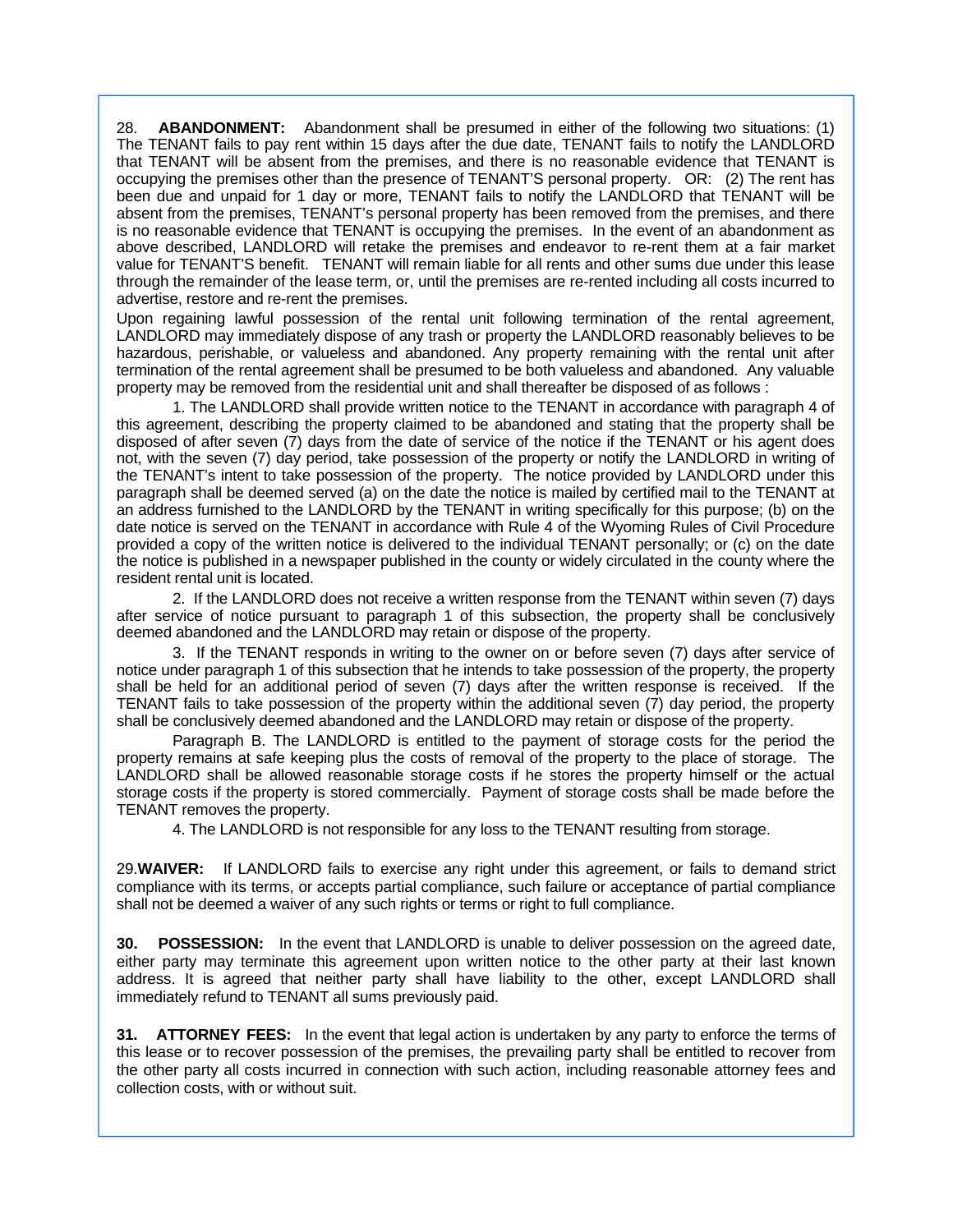**32. NOTICES:** All notices required or given pursuant to this lease shall be in writing and served in accordance with state law. Where notice requirements are not spelled out by law, notices shall be sent via first class mail to the TENANT at the address of these premises, to LANDLORD at the address noted in Paragraph 4, or by hand delivery to any party.

**33. SEVERABILITY:** Should any provision of this lease be held to be invalid or unenforceable, the remainder of the lease shall not be affected thereby.

**34. RENT INCREASE:** LANDLORD reserves the right to increase the rent on the subject premises during the initial term of this lease by a maximum of 10% upon 30 days written notice, if required as a result of an increase in utilities, insurance, taxes, or other operating expenses.

**35. ADDITIONAL RENT:** All sums owed under this Agreement shall be deemed additional rent.

**36. TIME:** Time is of the essence in this agreement.

**37. LANDLORD'S DISCLOSURE REGARDING TOBACCO SMOKE:** (check one) (O) Smoking is absolutely forbidden in or around these premises, or, [C] Smoking is allowed in other units, and tobacco smoke from those units may drift into the unit that is the subject of this Agreement.

### **38. ADDITIONAL TERMS & CONDITIONS:**

**39. JOINT RESPONSIBILITY:** TENANT and each co-signer and/or guarantor expressly understands and agrees that each will be both jointly and individually responsible for the faithful fulfillment of the terms of this lease agreement. By signing this lease, each co-signer and/or guarantor has a right of possession as a TENANT of the premises, and shall be named parties in any action necessary to enforce this lease.

**40. ENTIRE AGREEMENT:** The above stated agreement and the rental application, which is incorporated by reference and attached hereto, and any other attachments incorporated by reference, constitute the complete and final agreement of LANDLORD and TENANT and supersedes any prior oral or written representations or understandings. Moreover, TENANT has been admonished to seek legal advice prior to entering into this agreement and TENANT has waived such counsel. TENANT acknowledges having relied solely on TENANT'S own judgment in entering into this agreement.

| <b>DATED</b> | LANDLORD/AGENT |  |
|--------------|----------------|--|
| <b>DATED</b> | <b>TENANT</b>  |  |
| <b>DATED</b> | <b>TENANT</b>  |  |
| <b>DATED</b> | <b>TENANT</b>  |  |
| <b>DATED</b> | <b>TENANT</b>  |  |
| <b>DATED</b> | <b>TENANT</b>  |  |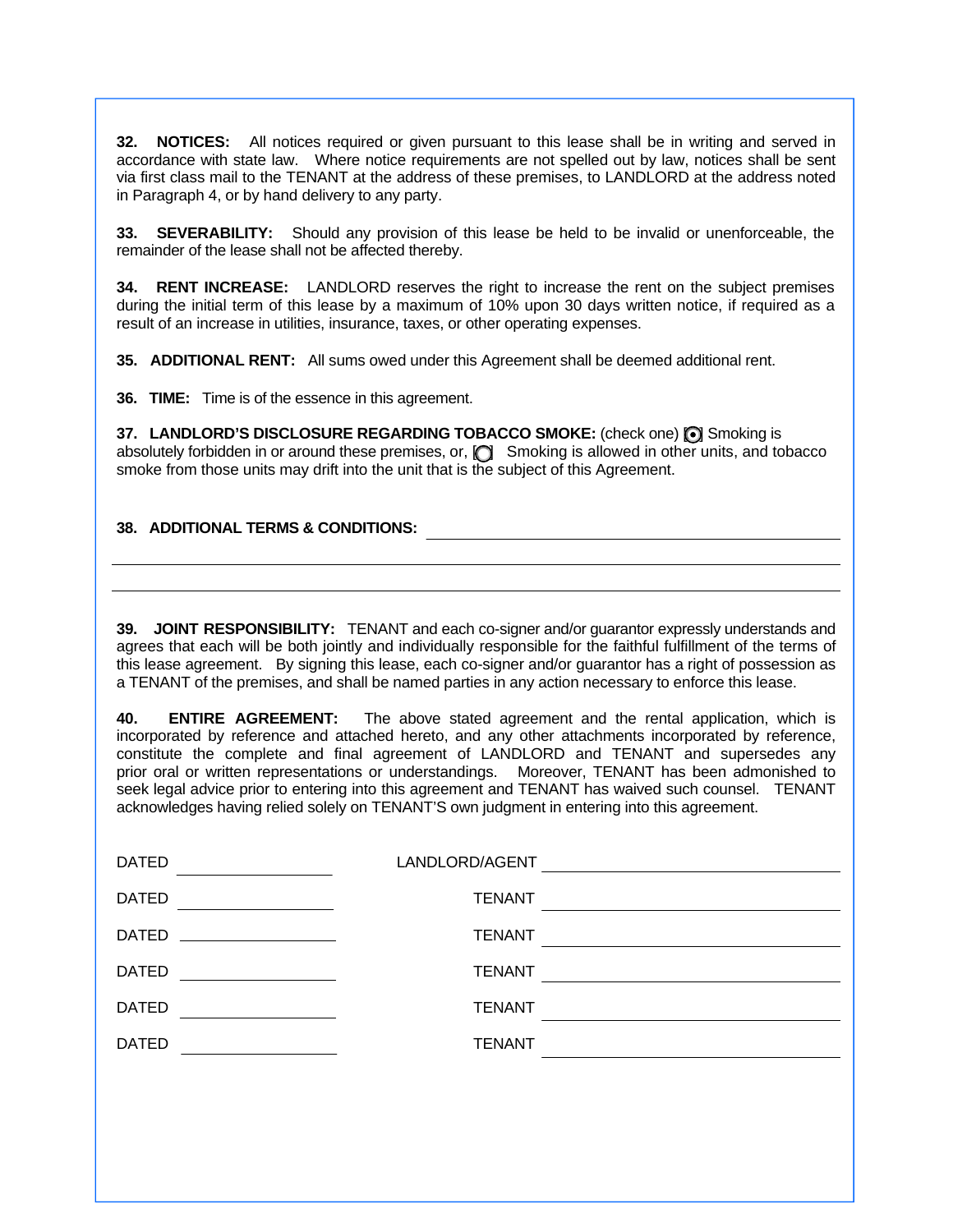# **House Rules**

It is the desire of management to make each resident comfortable and happy during his or her stay. This can be quite a task in a multi-unit apartment where different types of people live with their differing likes, dislikes, customs, schedules, and lifestyles. The purpose of the House Rules is to protect the peace and quiet enjoyment that each resident is entitled to. Accordingly, the management requires that the following rules be observed :



**Office Hours :** 8AM to 8PM, Mon thru Fri 9AM to 5PM Saturday Closed Sunday except for emergencies

| <b>Emergency:</b> Alfonso Calderon | 801-661-9384              |  |
|------------------------------------|---------------------------|--|
| Randy Faris                        | 307-290-0012 307-467-5293 |  |

**Disturbance :** After Office Hours, call the Police.

**Fire :** Call 911, then call management.

**Common Areas :** Use of all common areas (patios, porches, yards, basements, parking areas, etc) shall be between the hours of 9AM and 10PM. This means the party, game, or BBQ must move inside your apartment QUIETLY after 10PM so others may sleep.

**Children :** Parents are responsible for the supervision of their children. Children are not to play in planter beds, on stairways, hang off balconies, climb the trees, or engage in any behavior that is potentially unsafe and/or destructive.

**Guests :** There is an extra charge spelled out in your lease agreement for extra people staying beyond seven (7) days. Residents shall be responsible and liable for the conduct of their guests. Residents shall be responsible for reporting change in family or roommate size or composition to the management. All adult occupants must sign the lease.

**Occupants :** This building allows a maximum of two residents per bedroom; or four residents per two bedroom unit.

**Prohibitions :** No barbeques are allowed on porches or balconies due to potential for fire. Please use patio or yard areas. Storage of gasoline, cleaning solvents, or other combustibles in or around the premises is prohibited.

**Damages :** Residents shall be required to pay for all breakage and all damage done to carpets, shades, windows, window coverings, screens, appliances, garages, garage doors, garage openers, plumbing or any other portions of the premises including any damages to the landscaping or other common areas.

**Noise :** Please respect the rights of other residents. Musical instruments, TVs, radios, stereos, etc, must be kept to a volume that will not disturb or upset others.

Pets : Pets must be cleaned up after, and not present a nuisance to other residents. Barking, digging, scratching, and aggressive behavior will be considered a breach of contract and grounds for forfeiture of the lease.

**LOST KEYS :** We strongly suggest you keep a set of keys where you'll have access to them should you lock yourself out. If you lose your keys or accidentally lock yourself out of your apartment, WE DO NOT PROVIDE FREE LOCK OUT SERVICE. If it is during normal office hours listed above and we are available, you may get a temporary replacement key from us. If it is AFTER HOURS, you will need to contact a 24-hour locksmith for service.